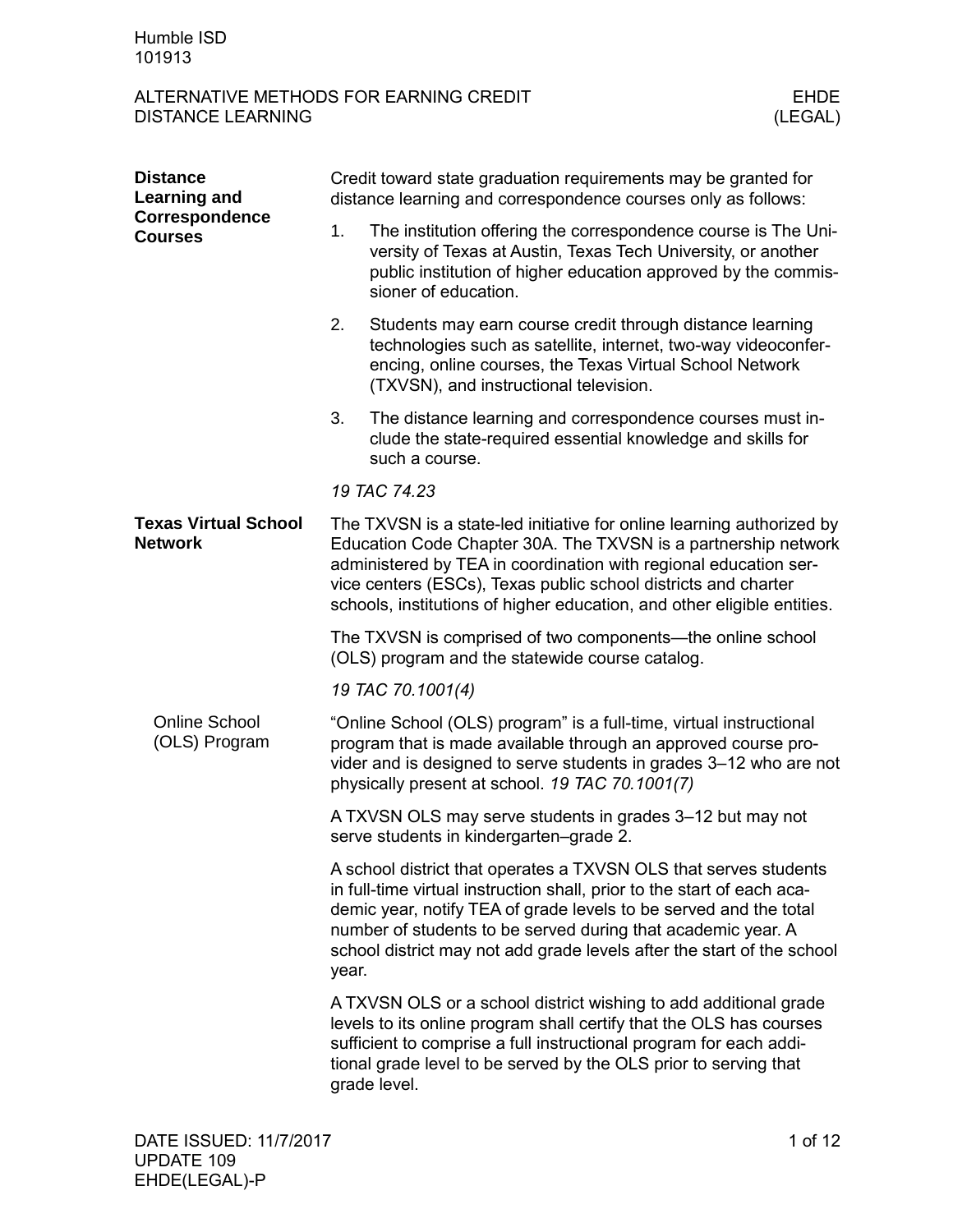|                                    |                                                                                                                                                                                                                                  | School districts approved to serve as TXVSN OLSs shall follow the<br>TEA procedures related to obtaining a campus number for the vir-<br>tual campus through which they serve their TXVSN OLS students. |  |
|------------------------------------|----------------------------------------------------------------------------------------------------------------------------------------------------------------------------------------------------------------------------------|---------------------------------------------------------------------------------------------------------------------------------------------------------------------------------------------------------|--|
|                                    |                                                                                                                                                                                                                                  | School districts serving as TXVSN OLSs must follow all require-<br>ments in 19 Administrative Code 70.1011.                                                                                             |  |
|                                    |                                                                                                                                                                                                                                  | 19 TAC 70.1011                                                                                                                                                                                          |  |
| <b>Statewide Course</b><br>Catalog | "Statewide course catalog" is a supplemental online high school in-<br>structional program available through approved providers. 19 TAC<br>70.1001(10)                                                                           |                                                                                                                                                                                                         |  |
| <b>Course Providers</b>            | A TXVSN course provider is an entity that provides an electronic<br>course through the TXVSN. Course providers include TXVSN<br>OLSs and providers in the statewide course catalog. 19 TAC<br>70.1001(8)                         |                                                                                                                                                                                                         |  |
| <b>Electronic Course</b>           |                                                                                                                                                                                                                                  | "Electronic course" means an educational course in which:                                                                                                                                               |  |
|                                    | 1.                                                                                                                                                                                                                               | Instruction and content are delivered primarily over the inter-<br>net;                                                                                                                                 |  |
|                                    | 2.                                                                                                                                                                                                                               | A student and teacher are in different locations for a majority<br>of the student's instructional period;                                                                                               |  |
|                                    | 3.                                                                                                                                                                                                                               | Most instructional activities take place in an online environ-<br>ment;                                                                                                                                 |  |
|                                    | 4.                                                                                                                                                                                                                               | The online instructional activities are integral to the academic<br>program;                                                                                                                            |  |
|                                    | 5.                                                                                                                                                                                                                               | Extensive communication between a student and a teacher<br>and among students is emphasized; and                                                                                                        |  |
|                                    | 6.                                                                                                                                                                                                                               | A student is not required to be located on the physical prem-<br>ises of a school district or open-enrollment charter school.                                                                           |  |
|                                    | An electronic course is the equivalent of what would typically be<br>taught in one semester. For example: English IA is treated as a sin-<br>gle electronic course and English IB is treated as a single elec-<br>tronic course. |                                                                                                                                                                                                         |  |
|                                    |                                                                                                                                                                                                                                  | Education Code 30A.001(4); 19 TAC 70.1001(1)                                                                                                                                                            |  |
| <b>OLS Eligibility</b>             | To be eligible to serve as a TXVSN OLS, a school district shall:                                                                                                                                                                 |                                                                                                                                                                                                         |  |
|                                    | 1.                                                                                                                                                                                                                               | Have a current accreditation status of Accredited under 19<br>Administrative Code 97.1055 (Accreditation Status);                                                                                       |  |
|                                    | 2.                                                                                                                                                                                                                               | Be rated acceptable under Education Code 39.054;                                                                                                                                                        |  |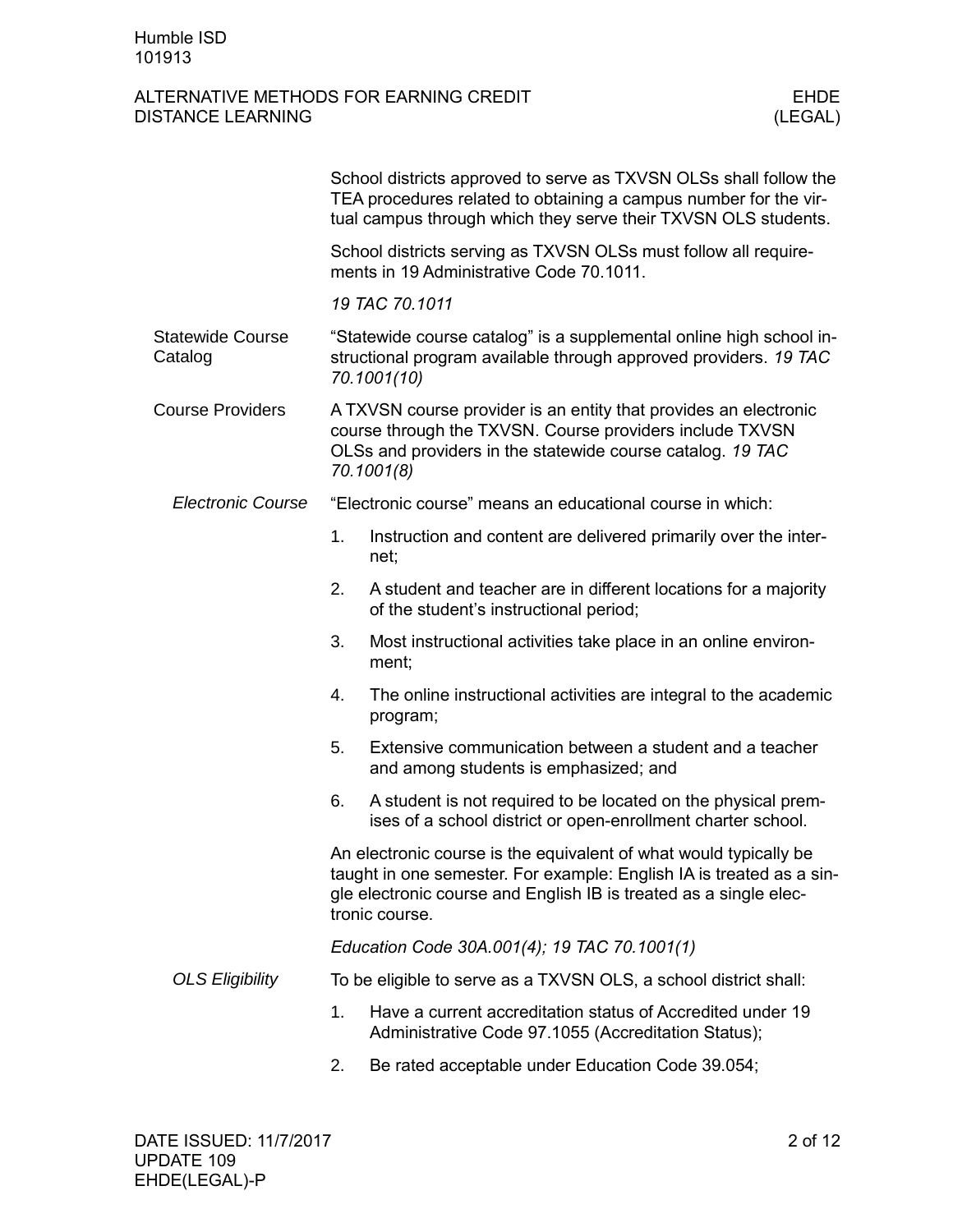|                                                            | 3. | Be rated at the Standard Achievement level or higher under<br>the state financial accountability rating system under 19 Ad-<br>ministrative Code 109.1001 (Types of Financial Accountability<br>Ratings);                                                                                                                                                                                                                                                                                                             |
|------------------------------------------------------------|----|-----------------------------------------------------------------------------------------------------------------------------------------------------------------------------------------------------------------------------------------------------------------------------------------------------------------------------------------------------------------------------------------------------------------------------------------------------------------------------------------------------------------------|
|                                                            | 4. | Have met statutory requirements for timely submission of an-<br>nual audit and compliance reports, Public Education Infor-<br>mation Management System (PEIMS) reports, and timely de-<br>posits with the Teacher Retirement System, with all records<br>and reports reflecting satisfactory performance;                                                                                                                                                                                                             |
|                                                            | 5. | Be in good standing with other programs, grants, and projects<br>administered through TEA; and                                                                                                                                                                                                                                                                                                                                                                                                                        |
|                                                            | 6. | Have been approved to operate a TXVSN OLS as of Janu-<br>ary 1, 2013.                                                                                                                                                                                                                                                                                                                                                                                                                                                 |
|                                                            |    | 19 TAC 70.1009(a)                                                                                                                                                                                                                                                                                                                                                                                                                                                                                                     |
| <b>Statewide Course</b><br>Catalog Provider<br>Eligibility |    | To be eligible to serve as a course provider in the TXVSN<br>statewide course catalog, a district must be rated acceptable under<br>Education Code 39.054. A Texas school district may provide an<br>electronic course through the TXVSN to a student enrolled in that<br>district or school, a student enrolled in another school district or<br>school in the state, or a student who resides in Texas who is en-<br>rolled in a school other than a public school district or charter<br>school. 19 TAC 70.1007(a) |
| General                                                    |    | TXVSN course providers shall:                                                                                                                                                                                                                                                                                                                                                                                                                                                                                         |
| Requirements                                               | 1. | Provide the TXVSN receiver district in which each TXVSN<br>student is enrolled with written notice of a student's perfor-<br>mance in the course at least once every 12 weeks;                                                                                                                                                                                                                                                                                                                                        |
|                                                            | 2. | Provide the TXVSN receiver district in which each TXVSN<br>student is enrolled with written notice of a student's perfor-<br>mance at least once every three weeks if the student's perfor-<br>mance in the course is consistently unsatisfactory, as deter-<br>mined by the TXVSN course provider;                                                                                                                                                                                                                   |
|                                                            | 3. | Notify students in writing upon enrollment to participate in the<br>TXVSN course with specific dates and details regarding en-<br>rollment;                                                                                                                                                                                                                                                                                                                                                                           |
|                                                            | 4. | Meet all federal and state requirements for educating students<br>with disabilities;                                                                                                                                                                                                                                                                                                                                                                                                                                  |
|                                                            | 5. | Provide a contingency plan for the continuation of instruc-<br>tional services to all TXVSN students allowing them to com-<br>plete their TXVSN courses in the event that the contract or<br>agreement through which the electronic courses are provided                                                                                                                                                                                                                                                              |
| DATE ISSUED: 11/7/2017                                     |    | 3 of 12                                                                                                                                                                                                                                                                                                                                                                                                                                                                                                               |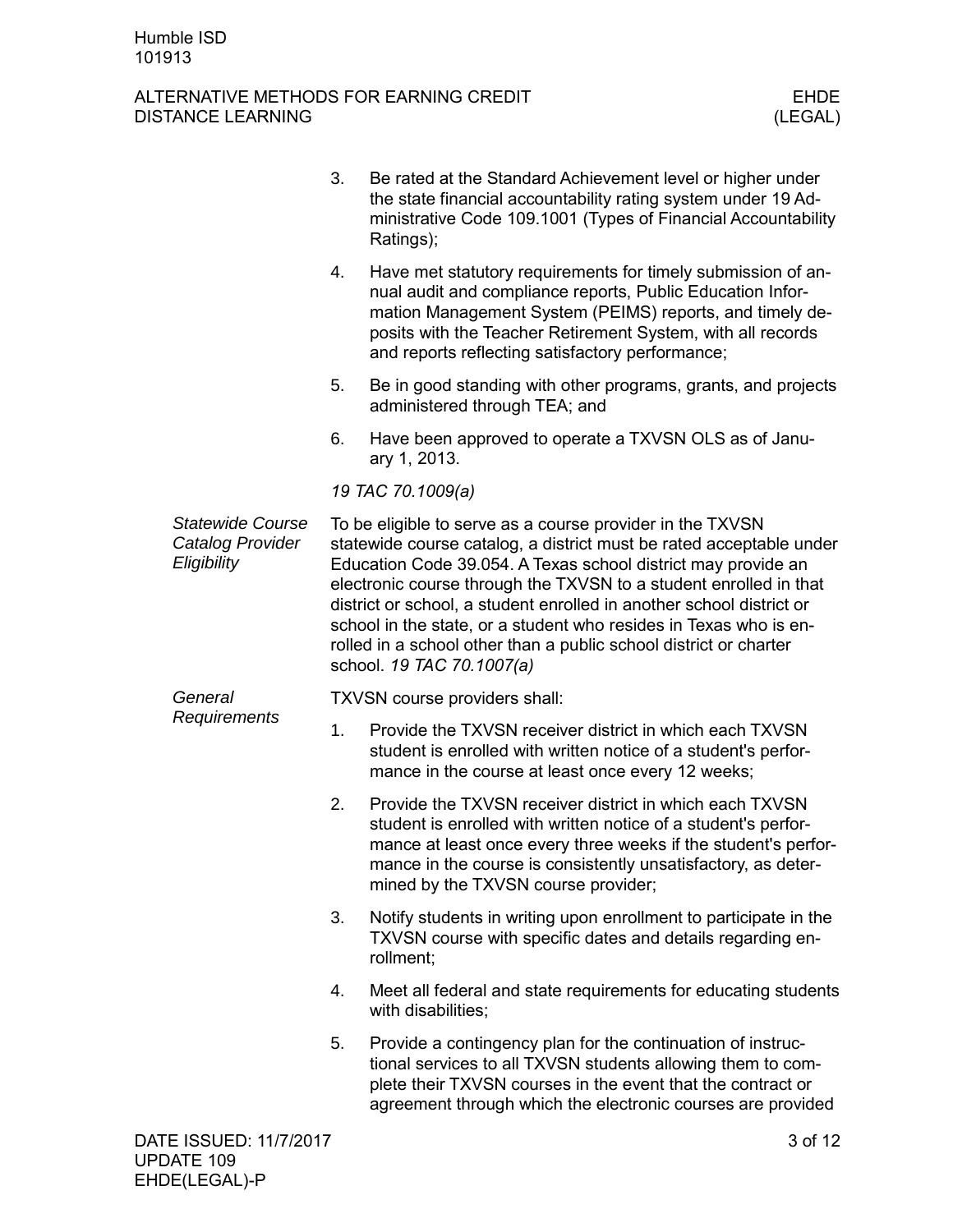|                                          |    | are terminated or the TXVSN courses become unavailable to<br>students;                                                                                                                                                                                                                                                                                                                   |  |  |
|------------------------------------------|----|------------------------------------------------------------------------------------------------------------------------------------------------------------------------------------------------------------------------------------------------------------------------------------------------------------------------------------------------------------------------------------------|--|--|
|                                          | 6. | Ensure a maximum class size limit of 40 students in a single<br>section of a course and ensure that the class size does not<br>exceed the maximum allowed by law, as applicable, which-<br>ever is less; and                                                                                                                                                                             |  |  |
|                                          | 7. | Meet all reporting requirements established by TXVSN central<br>operations, including timely submission of student perfor-<br>mance reports, course completion results, catalog data, data<br>required to verify instructor qualifications, and all data neces-<br>sary for the TXVSN Informed Choice Report required under<br>19 Administrative Code 70.1031 (Informed Choice Reports). |  |  |
|                                          |    | 19 TAC 70.1007(c)                                                                                                                                                                                                                                                                                                                                                                        |  |  |
| <b>Receiver District</b><br>Requirements |    | A district is eligible to serve as a receiver district in the TXVSN<br>statewide course catalog. Each TXVSN receiver district shall:                                                                                                                                                                                                                                                     |  |  |
|                                          | 1. | Register as a receiver district with TXVSN central operations;                                                                                                                                                                                                                                                                                                                           |  |  |
|                                          | 2. | Assign a qualified staff member to serve as the TXVSN coor-<br>dinator;                                                                                                                                                                                                                                                                                                                  |  |  |
|                                          | 3. | Enroll a student who resides in Texas and who is enrolled in a<br>school other than a public school district or charter school<br>upon request by the student and/or parent or guardian; and                                                                                                                                                                                             |  |  |
|                                          | 4. | In accordance with 19 Administrative Code 74.26 (Award of<br>Credit), award credit to a student enrolled in the district who<br>has successfully completed all state and local requirements<br>and received a grade that is the equivalent of 70 on a scale of<br>100, based upon the essential knowledge and skills for a<br>course offered through the TXVSN statewide course catalog. |  |  |
|                                          |    | 19 TAC 70.1008                                                                                                                                                                                                                                                                                                                                                                           |  |  |
| Courses                                  |    | All electronic courses to be made available through the TXVSN<br>shall be reviewed and approved prior to being offered in accord-<br>ance with the course requirements at 19 Administrative Code<br>70.1005. 19 TAC 70.1005(a)                                                                                                                                                           |  |  |
|                                          |    | An electronic course or program that was offered or could have<br>been offered during the 2008-09 school year under former Educa-<br>tion Code 29.909, as that section existed on January 1, 2009, may<br>be offered during a subsequent school year through the TXVSN.<br>Education Code 30A.006                                                                                        |  |  |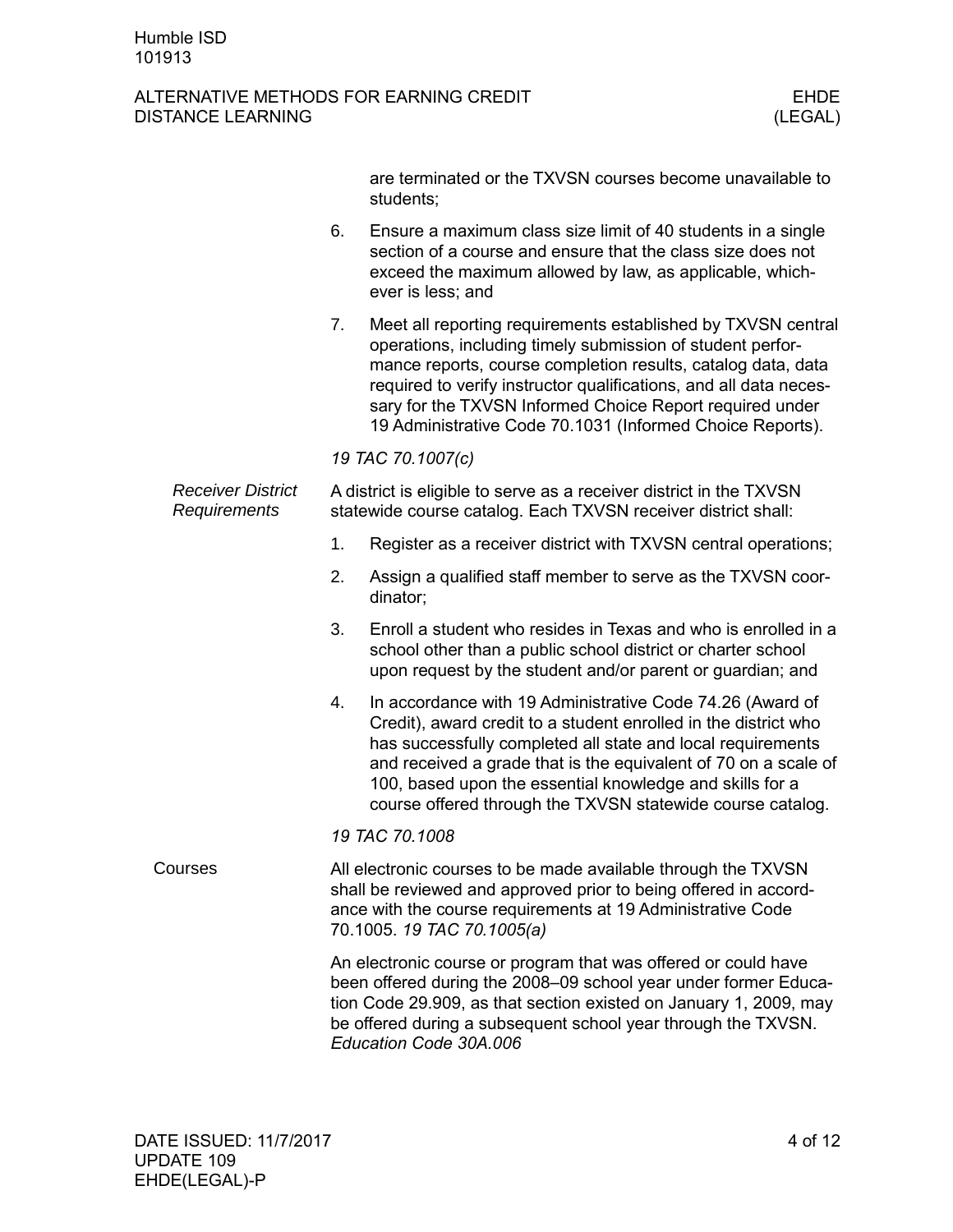| <b>Student Eligibility</b> | A student is eligible to enroll in a TXVSN course only if the student:                                                                                                                                                              |                                                                                                                                                                                                                                                                                                                             |  |
|----------------------------|-------------------------------------------------------------------------------------------------------------------------------------------------------------------------------------------------------------------------------------|-----------------------------------------------------------------------------------------------------------------------------------------------------------------------------------------------------------------------------------------------------------------------------------------------------------------------------|--|
| Generally                  | 1.                                                                                                                                                                                                                                  | On September 1 of the school year is younger than 21 years<br>of age or is younger than 26 years of age and entitled to the<br>benefits of the Foundation School Program under Education<br>Code 48.003;                                                                                                                    |  |
|                            | 2.                                                                                                                                                                                                                                  | Has not graduated from high school; and                                                                                                                                                                                                                                                                                     |  |
|                            | 3.                                                                                                                                                                                                                                  | Is otherwise eligible to enroll in a public school in this state.                                                                                                                                                                                                                                                           |  |
|                            |                                                                                                                                                                                                                                     | A student is eligible to enroll full-time in courses provided through<br>the TXVSN only if:                                                                                                                                                                                                                                 |  |
|                            | 1.                                                                                                                                                                                                                                  | The student was enrolled in a public school in this state in the<br>preceding school year;                                                                                                                                                                                                                                  |  |
|                            | 2.                                                                                                                                                                                                                                  | The student is a dependent of a member of the United States<br>military who has been deployed or transferred to this state<br>and was enrolled in a publicly funded school outside of this<br>state in the preceding school year; or                                                                                        |  |
|                            | 3.                                                                                                                                                                                                                                  | The student has been placed in substitute care in this state,<br>regardless of whether the student was enrolled in a public<br>school in this state in the preceding school year.                                                                                                                                           |  |
| Exception for<br>Military  | A student is eligible to enroll in one or more TXVSN courses or en-<br>roll full-time in courses provided through the network if the student:                                                                                       |                                                                                                                                                                                                                                                                                                                             |  |
| Dependents                 | 1.                                                                                                                                                                                                                                  | Is a dependent of a member of the United States military;                                                                                                                                                                                                                                                                   |  |
|                            | 2.                                                                                                                                                                                                                                  | Was previously enrolled in high school in this state; and                                                                                                                                                                                                                                                                   |  |
|                            | 3.                                                                                                                                                                                                                                  | No longer resides in this state as a result of a military deploy-<br>ment or transfer.                                                                                                                                                                                                                                      |  |
| Provisional<br>Enrollment  |                                                                                                                                                                                                                                     | If a student has not provided required evidence of eligibility to en-<br>roll, a TXVSN OLS may enroll a student provisionally for ten school<br>days and withdraw the student from the OLS if the student does<br>not provide the required evidence of eligibility within ten school<br>days of the provisional enrollment. |  |
|                            | Upon enrolling a student provisionally, the TXVSN OLS shall notify<br>the student and the student's parents or guardians that the student<br>will be withdrawn if documentation is not provided within the re-<br>quired timeframe. |                                                                                                                                                                                                                                                                                                                             |  |
|                            |                                                                                                                                                                                                                                     | Education Code 30A.002; 19 TAC 70.1013                                                                                                                                                                                                                                                                                      |  |
| <b>Enrolled Students</b>   |                                                                                                                                                                                                                                     | A student who is enrolled in the district as a full-time student may<br>take one or more electronic courses through the TXVSN. Educa-<br>tion Code 30A.107(b)                                                                                                                                                               |  |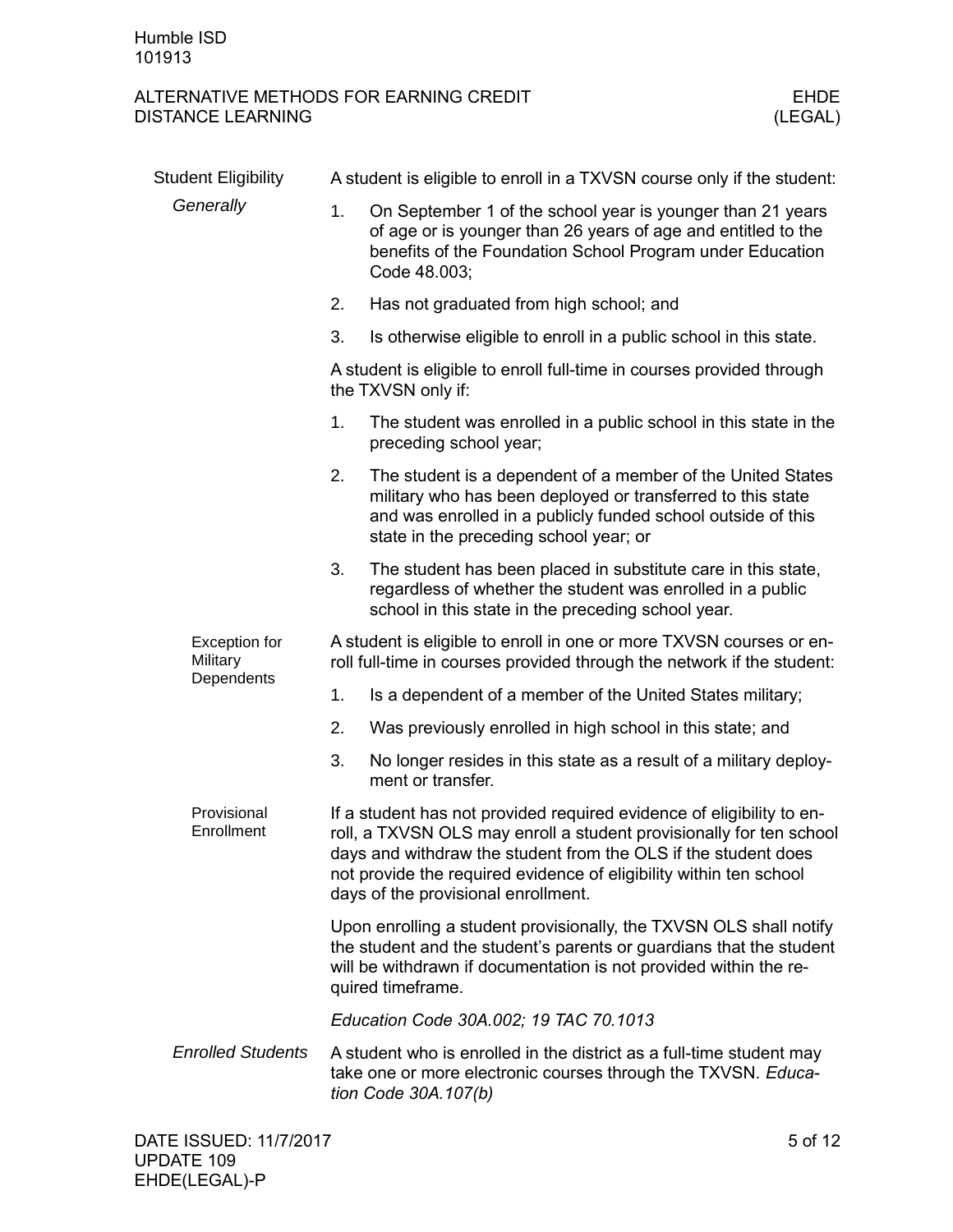| <b>Unenrolled</b><br><b>Students</b>          | A student who resides in this state but who is not enrolled in a<br>school district or open-enrollment charter school in this state as a<br>full-time student may, subject to Education Code 30A.155, enroll in<br>electronic courses through the TXVSN. The student: |                                                                                                                                                                                                                                     |  |
|-----------------------------------------------|-----------------------------------------------------------------------------------------------------------------------------------------------------------------------------------------------------------------------------------------------------------------------|-------------------------------------------------------------------------------------------------------------------------------------------------------------------------------------------------------------------------------------|--|
|                                               | 1.                                                                                                                                                                                                                                                                    | May not in any semester enroll in more than two electronic<br>courses offered through the TXVSN;                                                                                                                                    |  |
|                                               | 2.                                                                                                                                                                                                                                                                    | Is not considered to be a public school student;                                                                                                                                                                                    |  |
|                                               | 3.                                                                                                                                                                                                                                                                    | Must obtain access to a course provided through the network<br>through the school district or open-enrollment charter school<br>attendance zone in which the student resides;                                                       |  |
|                                               | 4.                                                                                                                                                                                                                                                                    | Is not entitled to enroll in a course offered by a school district<br>or open-enrollment charter school other than an electronic<br>course provided through the network; and                                                        |  |
|                                               | 5.                                                                                                                                                                                                                                                                    | Is not entitled to any right, privilege, activities, or services<br>available to a student enrolled in a public school, other than<br>the right to receive the appropriate unit of credit for complet-<br>ing an electronic course. |  |
|                                               | Education Code 30A.107(c)                                                                                                                                                                                                                                             |                                                                                                                                                                                                                                     |  |
| Enrollment,<br>Advancement,<br>and Withdrawal | A student taking a course through the TXVSN statewide course<br>catalog or a TXVSN OLS program is considered to:                                                                                                                                                      |                                                                                                                                                                                                                                     |  |
|                                               | 1.                                                                                                                                                                                                                                                                    | Be enrolled in a TXVSN course when he or she begins receiv-<br>ing instruction and actively engages in instructional activities<br>in a TXVSN subject area or course;                                                               |  |
|                                               | 2.                                                                                                                                                                                                                                                                    | Have successfully completed a course if the student demon-<br>strates academic proficiency and earns credit for the course,<br>as determined by the TXVSN teacher; and                                                              |  |
|                                               | 3.                                                                                                                                                                                                                                                                    | Be, and must be reported as, withdrawn from the TXVSN<br>when the student is no longer actively participating in the<br>TXVSN course or program.                                                                                    |  |
|                                               | A student taking a course through the TXVSN statewide course<br>catalog:                                                                                                                                                                                              |                                                                                                                                                                                                                                     |  |
|                                               | 1.                                                                                                                                                                                                                                                                    | Shall enroll in each TXVSN course through the TXVSN online<br>registration system;                                                                                                                                                  |  |
|                                               | 2.                                                                                                                                                                                                                                                                    | Shall be assigned a grade by the TXVSN teacher after the<br>drop period established by TXVSN central operations;                                                                                                                    |  |
|                                               |                                                                                                                                                                                                                                                                       |                                                                                                                                                                                                                                     |  |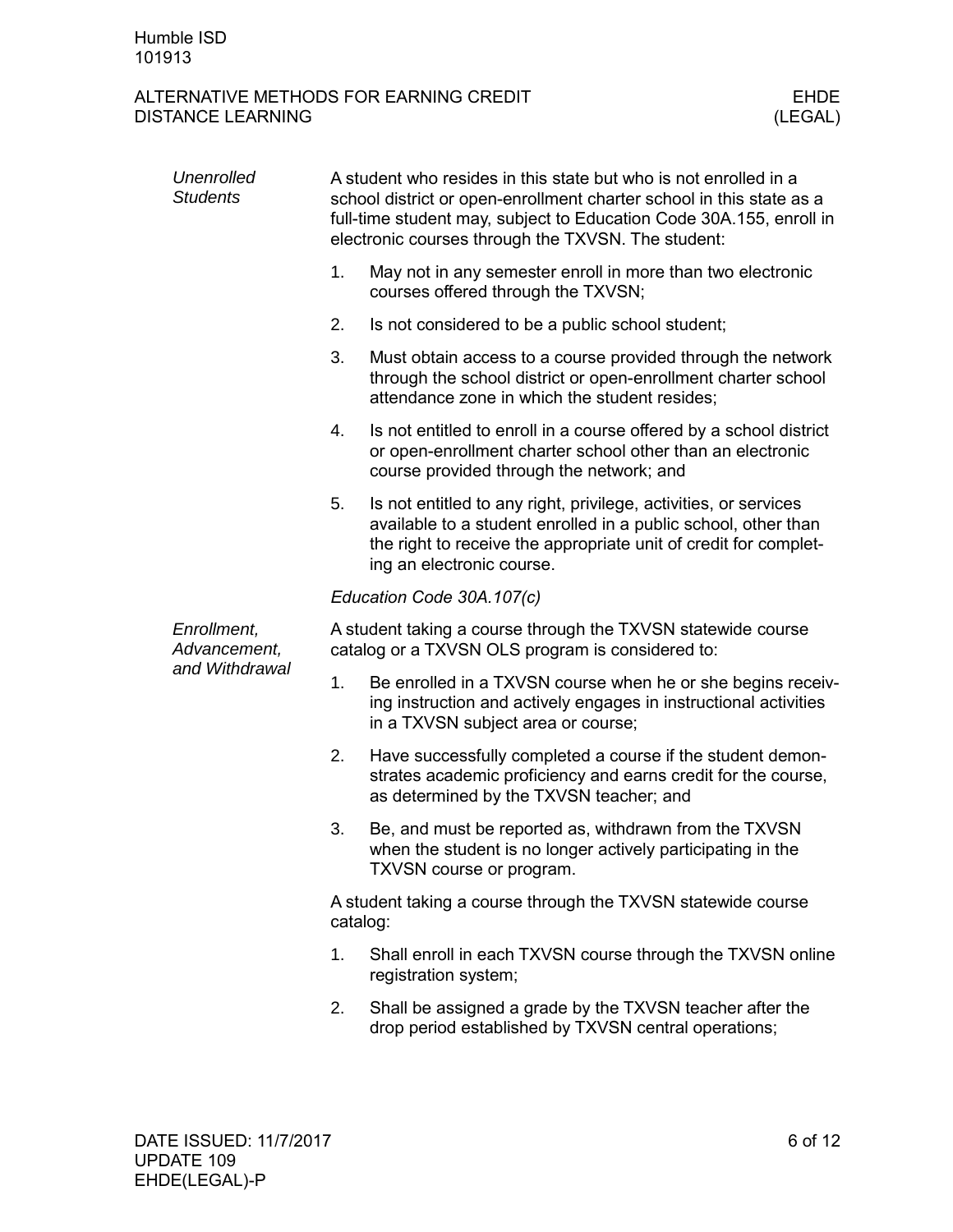|                          | 3.<br>May withdraw from a course taken through the TXVSN after<br>the instructional start date without academic or financial pen-<br>alty within the drop period established by TXVSN central op-<br>erations; and                                                                                                                                                                                           |
|--------------------------|--------------------------------------------------------------------------------------------------------------------------------------------------------------------------------------------------------------------------------------------------------------------------------------------------------------------------------------------------------------------------------------------------------------|
|                          | Shall have the grade assigned by the TXVSN teacher added<br>4.<br>to the student's transcript by the student's home district.                                                                                                                                                                                                                                                                                |
|                          | A student enrolled full time in grades 3-8 must demonstrate aca-<br>demic proficiency sufficient to earn promotion to the next grade, as<br>determined by the TXVSN teacher for the educational program.                                                                                                                                                                                                     |
|                          | 19 TAC 70.1015                                                                                                                                                                                                                                                                                                                                                                                               |
| Compulsory<br>Attendance | Texas public school students are not required to be in physical at-<br>tendance while participating in courses through a TXVSN OLS or<br>the TXVSN course catalog.                                                                                                                                                                                                                                           |
|                          | Based upon successful completion of a TXVSN course for students<br>in grades 9-12 or a TXVSN OLS instructional program for students<br>in grades 3–8, students are considered to have met attendance re-<br>quirements for that course or program. A student who has success-<br>fully completed the grade level or course is eligible to receive any<br>weighted funding for which the student is eligible. |
|                          | For audit purposes, TXVSN course providers and TXVSN receiver<br>districts shall maintain documentation to support the students' suc-<br>cessful completion and to support verification of compulsory at-<br>tendance.                                                                                                                                                                                       |
|                          | "TXVSN receiver district" means a Texas public school district that<br>has students enrolled in the school district who take one or more<br>online courses through the TXVSN statewide course catalog.                                                                                                                                                                                                       |
|                          | 19 TAC 70.1001(9), .1017                                                                                                                                                                                                                                                                                                                                                                                     |
| <b>Local Policy</b>      | A district shall adopt a written policy that provides students enrolled<br>in the district with the opportunity to enroll in electronic courses<br>provided through the TXVSN statewide course catalog. The policy<br>must be consistent with the requirements regarding notice, enroll-<br>ment requests, and students with disabilities as described below.                                                |
|                          | A district shall, at least once per school year, send to a parent of<br>each district student enrolled at the middle or high school level a<br>copy of the policy. A district may send the policy with any other in-<br>formation that the district sends to a parent.                                                                                                                                       |
|                          | Education Code 30A.007; 19 TAC 70.1033                                                                                                                                                                                                                                                                                                                                                                       |
| <b>Notice</b>            | At the time and in the manner that a district informs students and<br>parents about courses that are offered in the district's traditional                                                                                                                                                                                                                                                                   |
|                          |                                                                                                                                                                                                                                                                                                                                                                                                              |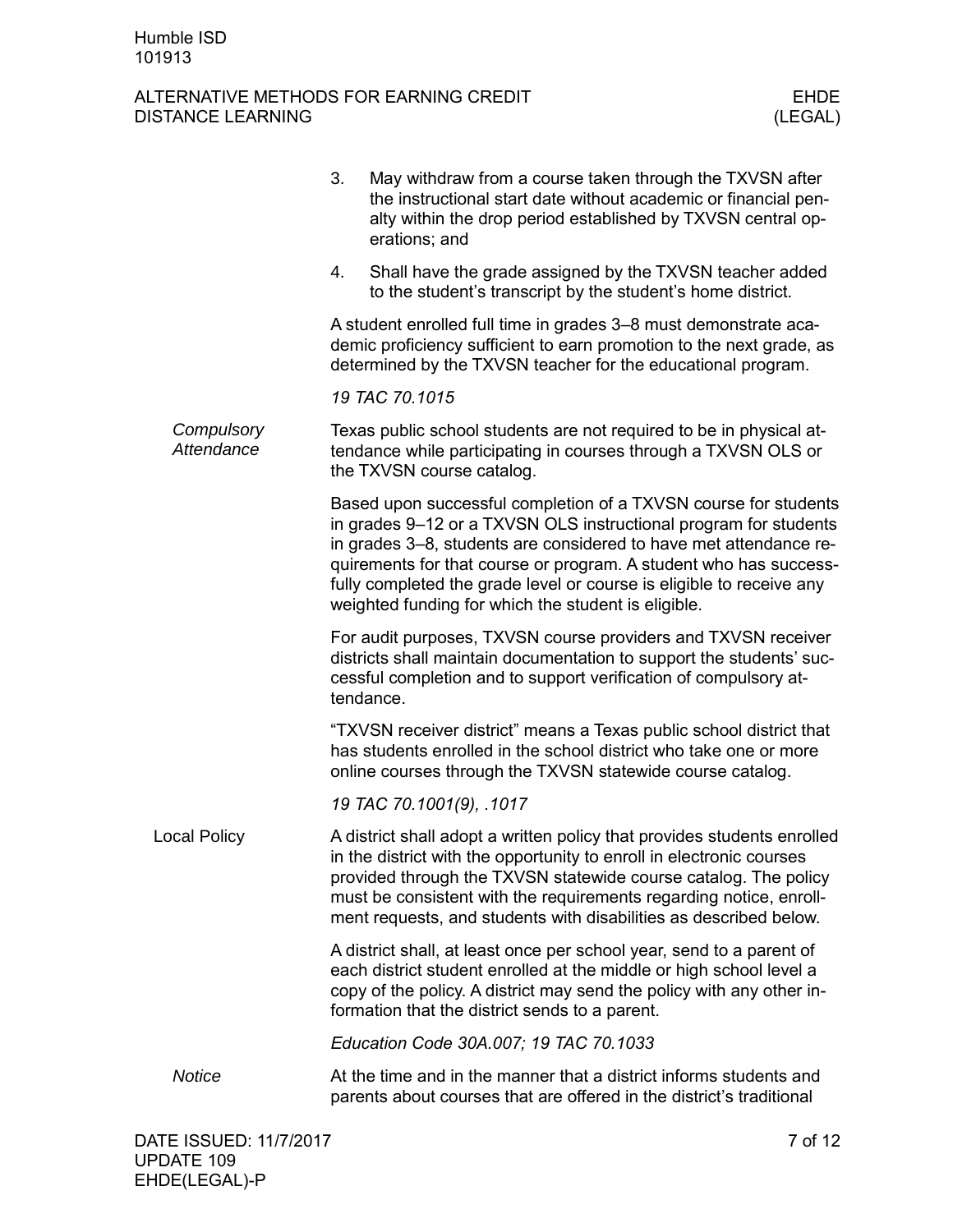|                                      | TXVSN.                                                                                                                                                                                                                                                | classroom setting, the district shall notify parents and students of<br>the option to enroll in an electronic course offered through the                                                                                                                                                                                                                                                                                                                                            |  |
|--------------------------------------|-------------------------------------------------------------------------------------------------------------------------------------------------------------------------------------------------------------------------------------------------------|-------------------------------------------------------------------------------------------------------------------------------------------------------------------------------------------------------------------------------------------------------------------------------------------------------------------------------------------------------------------------------------------------------------------------------------------------------------------------------------|--|
| Requests to<br>Enroll                | Except as provided below, a district may not deny the request of a<br>parent of a full-time student to enroll the student in an electronic<br>course offered through the TXVSN.                                                                       |                                                                                                                                                                                                                                                                                                                                                                                                                                                                                     |  |
|                                      | A district may deny a request to enroll a student in an electronic<br>course if:                                                                                                                                                                      |                                                                                                                                                                                                                                                                                                                                                                                                                                                                                     |  |
|                                      | 1.                                                                                                                                                                                                                                                    | A student attempts to enroll in a course load that is incon-<br>sistent with the student's high school graduation plan or re-<br>quirements for college admission or earning an industry certi-<br>fication;                                                                                                                                                                                                                                                                        |  |
|                                      | 2.                                                                                                                                                                                                                                                    | The student requests permission to enroll in an electronic<br>course at a time that is not consistent with the enrollment pe-<br>riod established by the district providing the course; or                                                                                                                                                                                                                                                                                          |  |
|                                      | 3.                                                                                                                                                                                                                                                    | The district offers a substantially similar course.                                                                                                                                                                                                                                                                                                                                                                                                                                 |  |
|                                      |                                                                                                                                                                                                                                                       | The course provider shall make all reasonable efforts to accommo-<br>date the enrollment of a student in the course under special cir-<br>cumstances.                                                                                                                                                                                                                                                                                                                               |  |
|                                      |                                                                                                                                                                                                                                                       | If a parent of a student requests permission to enroll the student in<br>a TXVSN course, a district has discretion to select a course pro-<br>vider approved by TEA for the course in which the student will en-<br>roll based on factors including the informed choice report required<br>by Education Code 30A.108(b).                                                                                                                                                            |  |
| Appeals                              | A parent may appeal to the commissioner a district's decision to<br>deny a request to enroll a student in an electronic course offered<br>through the TXVSN. The commissioner's decision under this sub-<br>section is final and may not be appealed. |                                                                                                                                                                                                                                                                                                                                                                                                                                                                                     |  |
|                                      |                                                                                                                                                                                                                                                       | Education Code 26.0031; 19 TAC 70.1008, .1035                                                                                                                                                                                                                                                                                                                                                                                                                                       |  |
| Students with<br><b>Disabilities</b> |                                                                                                                                                                                                                                                       | For purposes of the policy, the determination of whether or not an<br>electronic course will meet the needs of a student with a disability<br>shall be made by the student's admission, review, and dismissal<br>(ARD) committee in a manner consistent with state and federal<br>law, including the Individuals with Disabilities Education Act, 20<br>U.S.C. 1400 et seq., and Section 504 of the Rehabilitation Act of<br>1973, 29 U.S.C. Section 794. Education Code 30A.007(b) |  |
| Required<br>Enrollment<br>Prohibited | A school district or open-enrollment charter school may not require<br>a student to enroll in an electronic course. Education Code<br>30A.107(d)                                                                                                      |                                                                                                                                                                                                                                                                                                                                                                                                                                                                                     |  |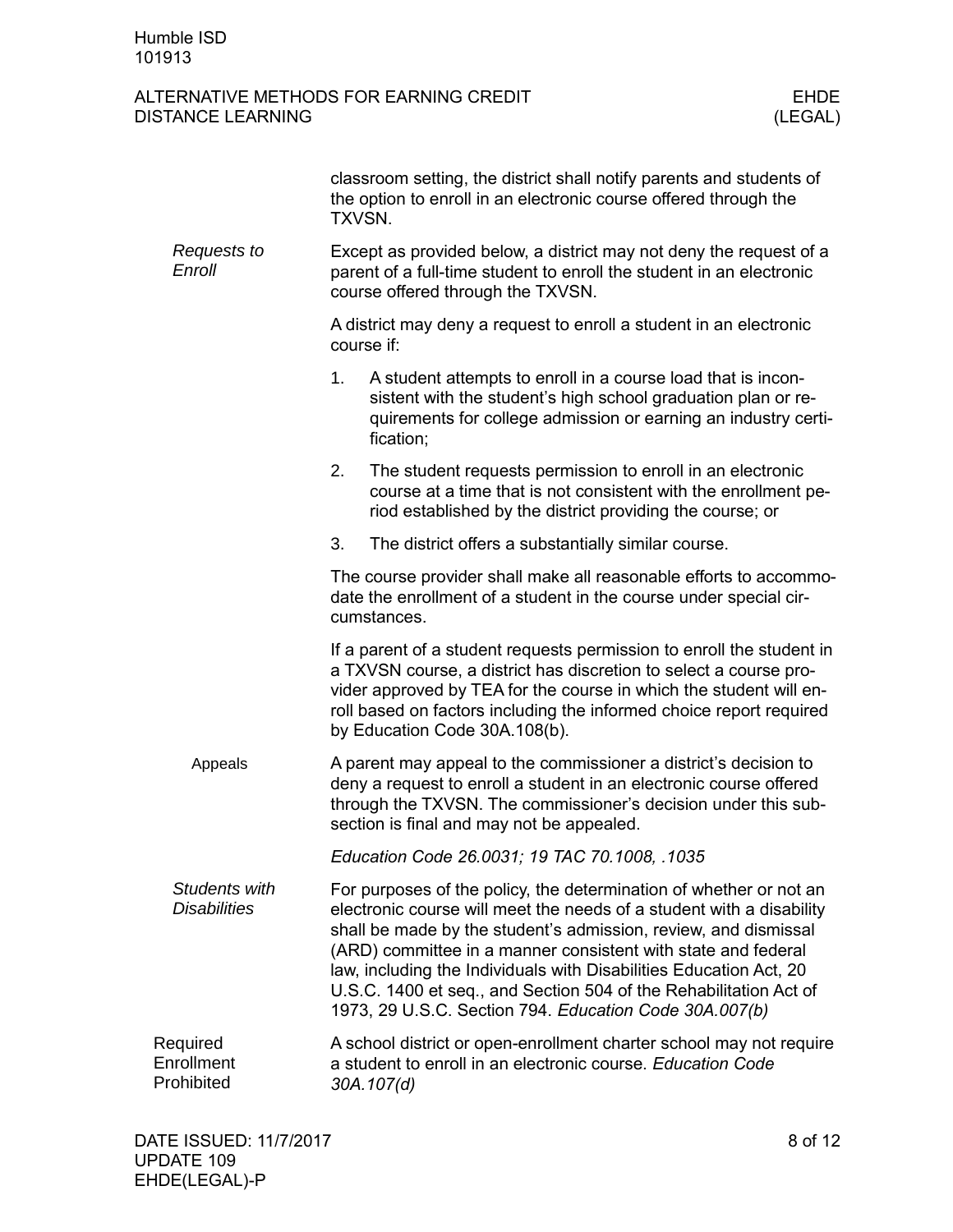| Inducements for<br>Enrollment<br>Prohibited | A course provider may not promise or provide equipment or any<br>other thing of value to a student or a student's parent as an induce-<br>ment for the student to enroll in an electronic course offered<br>through the TXVSN. The commissioner shall revoke approval of<br>electronic courses offered by a course provider that violates this<br>prohibition. The commissioner's action under this section is final<br>and may not be appealed. Education Code 30A.1052 |         |
|---------------------------------------------|--------------------------------------------------------------------------------------------------------------------------------------------------------------------------------------------------------------------------------------------------------------------------------------------------------------------------------------------------------------------------------------------------------------------------------------------------------------------------|---------|
| <b>Course Portability</b>                   | A student who transfers from one educational setting to another af-<br>ter beginning enrollment in an electronic course is entitled to con-<br>tinue enrollment in the course. Education Code 30A.1051; 19 TAC<br>70.1015(d)                                                                                                                                                                                                                                             |         |
| <b>Student</b><br>Assessment                | All Texas public school students enrolled in the TXVSN are re-<br>quired to take the statewide assessments as required in Education<br>Code 39.023 [see EKB]. The administration of the assessment in-<br>strument to the student enrolled in the electronic course must be<br>supervised by a proctor.                                                                                                                                                                  |         |
|                                             | A district shall report to the commissioner through the Public Edu-<br>cation Information Management System (PEIMS) the results of as-<br>sessment instruments administered to students enrolled in an elec-<br>tronic course offered through the TXVSN separately from the<br>results of assessment instruments administered to other students.                                                                                                                         |         |
|                                             | All districts participating in the TXVSN OLS program are included<br>in the state's academic accountability system.                                                                                                                                                                                                                                                                                                                                                      |         |
|                                             | Education Code 30A.110; 19 TAC 70.1023                                                                                                                                                                                                                                                                                                                                                                                                                                   |         |
| Funding                                     | A district in which a student is enrolled is entitled to funding under<br>Education Code Chapter 48 for the student's enrollment in a<br>TXVSN course in the same manner that the district is entitled to<br>funding for the student's enrollment in courses provided in a tradi-<br>tional classroom setting, provided that the student successfully<br>completes the electronic course.                                                                                |         |
|                                             | Funding is limited to a student's enrollment in not more than three<br>electronic courses during any school year, unless the student is<br>enrolled in a full-time online program that was operating on<br>January 1, 2013.                                                                                                                                                                                                                                              |         |
|                                             | Education Code 30A.153                                                                                                                                                                                                                                                                                                                                                                                                                                                   |         |
|                                             | A district may decline to pay the cost for a student of more than<br>three yearlong electronic courses, or the equivalent, during any<br>school year unless the student is enrolled in a full-time online pro-<br>gram that was operating on January 1, 2013. If the district declines<br>to pay the cost, a student is able to enroll in additional electronic<br>courses at the student's cost. Education Code 26.0031(c-1)                                            |         |
| DATE ISSUED: 11/7/2017                      |                                                                                                                                                                                                                                                                                                                                                                                                                                                                          | 9 of 12 |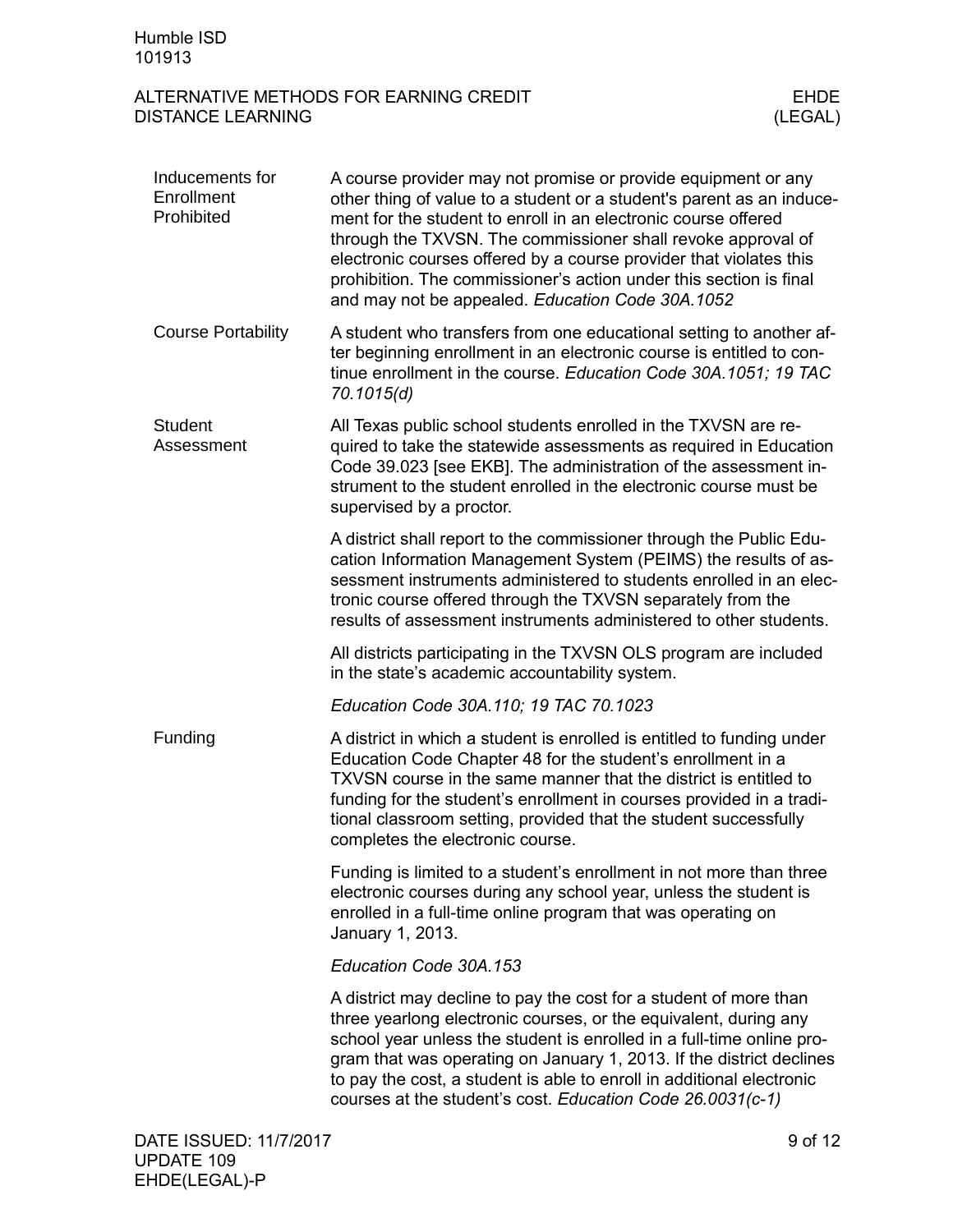| <b>Course Cost</b>                               | A district may charge the course cost for enrollment in a TXVSN<br>course to a student who resides in this state and:                                                                                                                                                                                                                                                                               |  |  |
|--------------------------------------------------|-----------------------------------------------------------------------------------------------------------------------------------------------------------------------------------------------------------------------------------------------------------------------------------------------------------------------------------------------------------------------------------------------------|--|--|
|                                                  | 1.<br>Is enrolled in the district as a full-time student with a course<br>load greater than that normally taken by students in the equiv-<br>alent grade level in other school districts; or                                                                                                                                                                                                        |  |  |
|                                                  | Elects to enroll in a TXVSN course for which the district in<br>2.<br>which the student is enrolled as a full-time student declines to<br>pay the cost as authorized by Education Code 26.0031(c-1).                                                                                                                                                                                                |  |  |
|                                                  | A district may charge the course cost for enrollment in a TXVSN<br>course during the summer.                                                                                                                                                                                                                                                                                                        |  |  |
|                                                  | A district shall charge the course cost for enrollment in a TXVSN<br>course to a student who resides in this state and is not enrolled in<br>a school district or open-enrollment charter school as a full-time<br>student.                                                                                                                                                                         |  |  |
|                                                  | A TXVSN course cost may not exceed the lesser of the cost of<br>providing the course or \$400.                                                                                                                                                                                                                                                                                                      |  |  |
|                                                  | A district may decline to pay the course costs for a student who<br>chooses to enroll in more than three year-long electronic courses,<br>or the equivalent, during any school year. This does not limit the<br>ability of the student to enroll in additional electronic courses of-<br>fered through the TXVSN at the student's expense.                                                          |  |  |
|                                                  | A district that is not the course provider may charge a student en-<br>rolled in the district a nominal fee, not to exceed \$50, if the student<br>enrolls in a TXVSN course that exceeds the course load normally<br>taken by students in the equivalent grade level.                                                                                                                              |  |  |
|                                                  | A course provider in the TXVSN statewide course catalog shall<br>receive:                                                                                                                                                                                                                                                                                                                           |  |  |
|                                                  | No more than 70 percent of the catalog course cost prior to a<br>1.<br>student successfully completing the course; and                                                                                                                                                                                                                                                                              |  |  |
|                                                  | 2.<br>The remaining 30 percent of the catalog course cost when the<br>student successfully completes the course.                                                                                                                                                                                                                                                                                    |  |  |
|                                                  | Education Code 30A.155(a)-(c-1); 19 TAC 70.1025                                                                                                                                                                                                                                                                                                                                                     |  |  |
| <b>Educators of</b><br><b>Electronic Courses</b> | Each instructor of an electronic course, including a dual credit<br>course, offered through the TXVSN by a course provider must be<br>certified under Education Code Chapter 21, Subchapter B, to teach<br>that course and grade level or meet the credentialing requirements<br>of the institution of higher education with which they are affiliated<br>and that is serving as a course provider. |  |  |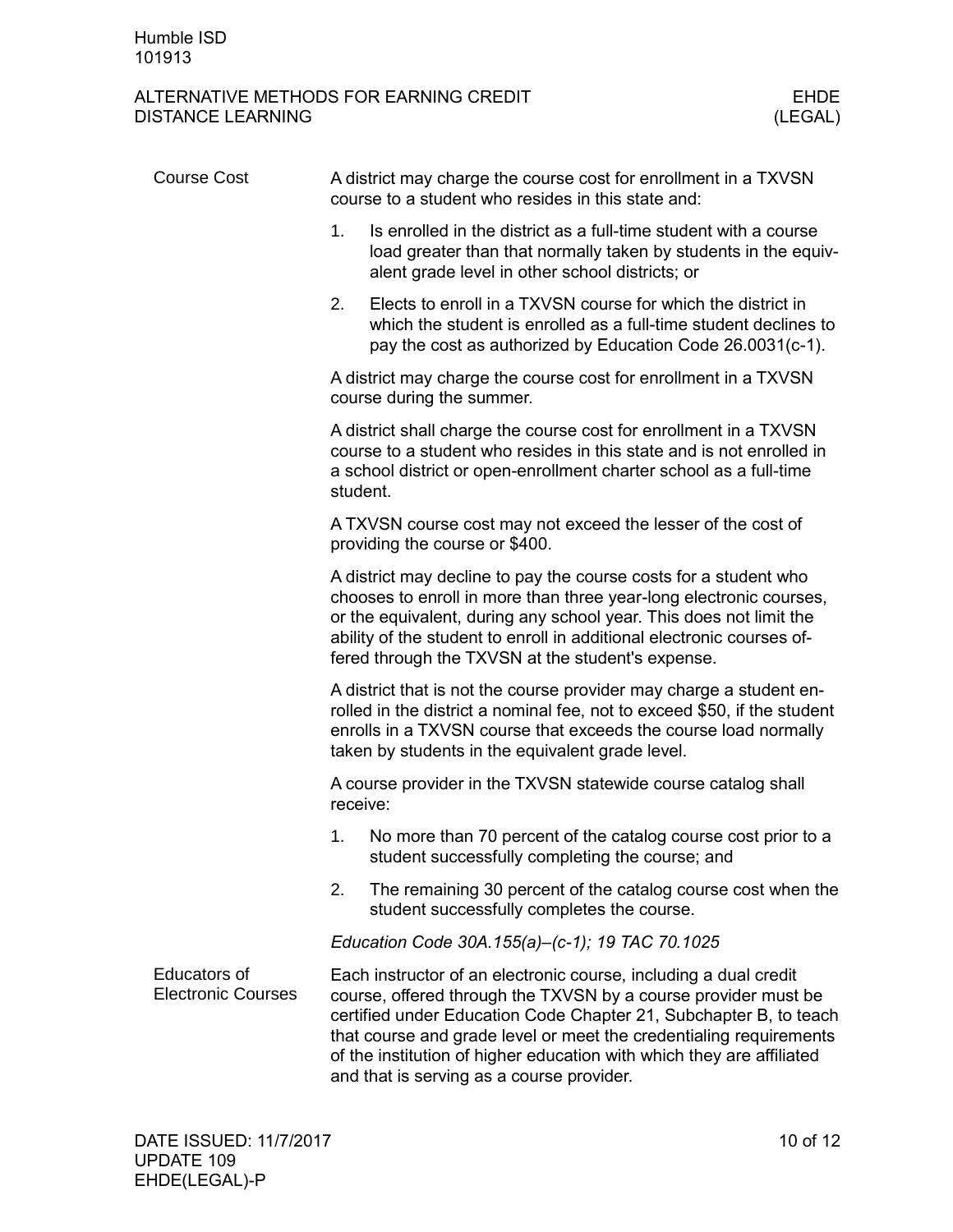#### ALTERNATIVE METHODS FOR EARNING CREDIT FOR THE REAL THREE FIDE DISTANCE LEARNING (LEGAL)

In addition, each instructor must successfully complete one continuing professional development course specific to online learning every three years, and:

- 1. Successfully complete a professional development course or program approved by TXVSN central operations before teaching an electronic course offered through the TXVSN; or
- 2. Have a graduate degree in online or distance learning and have demonstrated mastery of the International Association for K–12 Learning (iNACOL) National Standards for Quality Online Teaching; or
- 3. Have two or more years of documented experience teaching online courses for students in grades 3–12 and have demonstrated mastery of the iNACOL National Standards for Quality Online Teaching.

Each instructor of an electronic course, including a dual credit course, offered through the TXVSN by a course provider must meet highly qualified teacher requirements under the Elementary and Secondary Education Act, as applicable.

TXVSN course providers shall affirm the preparedness of teachers of TXVSN electronic courses to teach public school-age students in a highly interactive online classroom and shall:

- 1. Maintain records documenting:
	- a. Valid Texas educator certification credentials appropriate for the instructor's TXVSN assignment;
	- b. Successful initial completion of TXVSN-approved professional development, evidence of prior online teaching, or a graduate degree in online or distance learning; and
	- c. Instructors' demonstrated mastery of the iNACOL National Standards for Quality Online Teaching prior to teaching through the TXVSN;
- 2. Conduct and maintain records for background checks;
- 3. Maintain records of successful completion of continuing professional development;
- 4. Maintain records documenting successful completion of TXVSN-approved professional development before the end of the school year for any instructor who is hired after the school year has begun; and